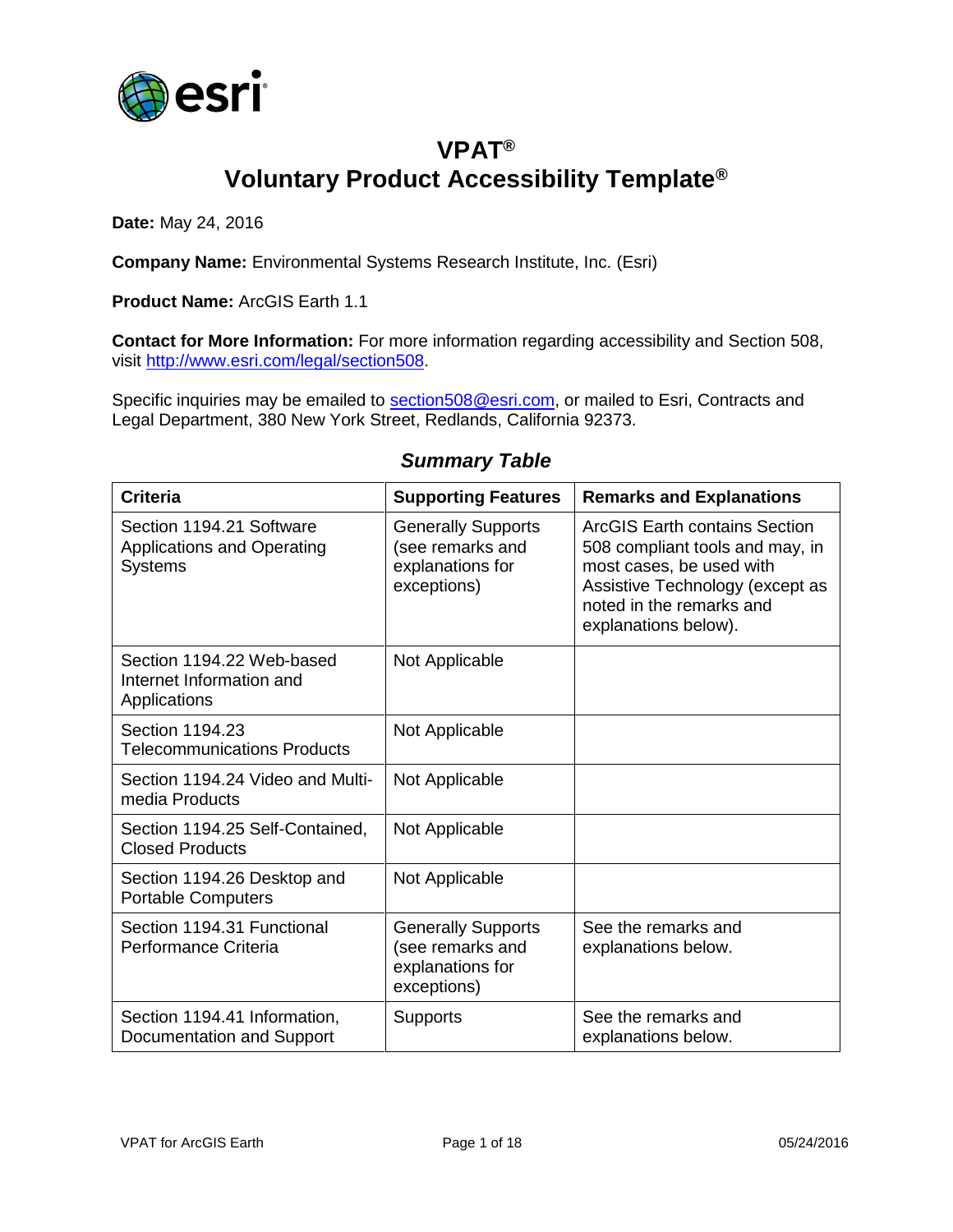| <b>Criteria</b>                                                                                                                                                                                                                                                                                                                                                                                                                                                                                                                                                                                         | <b>Supporting Features</b>                                           | <b>Remarks and Explanations</b>                                                                                                                                                                                                                                                                                                                                                                                                                   |
|---------------------------------------------------------------------------------------------------------------------------------------------------------------------------------------------------------------------------------------------------------------------------------------------------------------------------------------------------------------------------------------------------------------------------------------------------------------------------------------------------------------------------------------------------------------------------------------------------------|----------------------------------------------------------------------|---------------------------------------------------------------------------------------------------------------------------------------------------------------------------------------------------------------------------------------------------------------------------------------------------------------------------------------------------------------------------------------------------------------------------------------------------|
| (a) When software is designed to<br>run on a system that has a<br>keyboard, product functions shall<br>be executable from a keyboard<br>where the function itself or the<br>result of performing a function<br>can be discerned textually.                                                                                                                                                                                                                                                                                                                                                              | <b>Supports</b>                                                      | Not all dialogs provide access<br>through keyboard equivalent.<br>Some dialogs do not let the user<br>"tab" through the options on the<br>dialogs from the Keyboard. The<br>mouse must be used.                                                                                                                                                                                                                                                   |
|                                                                                                                                                                                                                                                                                                                                                                                                                                                                                                                                                                                                         |                                                                      | Note: Keyboard alternatives are<br>required only when the function<br>or result can be represented<br>with words. ArcGIS Earth<br>contains geographic information<br>system (GIS) technology that<br>captures, manages, and<br>analyzes data through digital<br>maps. Many GIS functions (such<br>as drawing lines on the screen)<br>cannon be represented with<br>words and, therefore, no<br>keyboard equivalent exists for<br>these functions. |
| (b) Applications shall not disrupt<br>or disable activated features of<br>other products that are identified<br>as accessibility features, where<br>those features are developed and<br>documented according to<br>industry standards. Applications<br>also shall not disrupt or disable<br>activated features of any<br>operating system that are<br>identified as accessibility features<br>where the application<br>programming interface for those<br>accessibility features has been<br>documented by the manufacturer<br>of the operating system and is<br>available to the product<br>developer. | <b>Supports</b>                                                      |                                                                                                                                                                                                                                                                                                                                                                                                                                                   |
| (c) A well-defined on-screen<br>indication of the current focus<br>shall be provided that moves<br>among interactive interface<br>elements as the input focus<br>changes. The focus shall be<br>programmatically exposed so                                                                                                                                                                                                                                                                                                                                                                             | Supports when<br>combined with<br>compatible Assistive<br>Technology |                                                                                                                                                                                                                                                                                                                                                                                                                                                   |

*Section 1194.21 Software Applications and Operating Systems – Detail*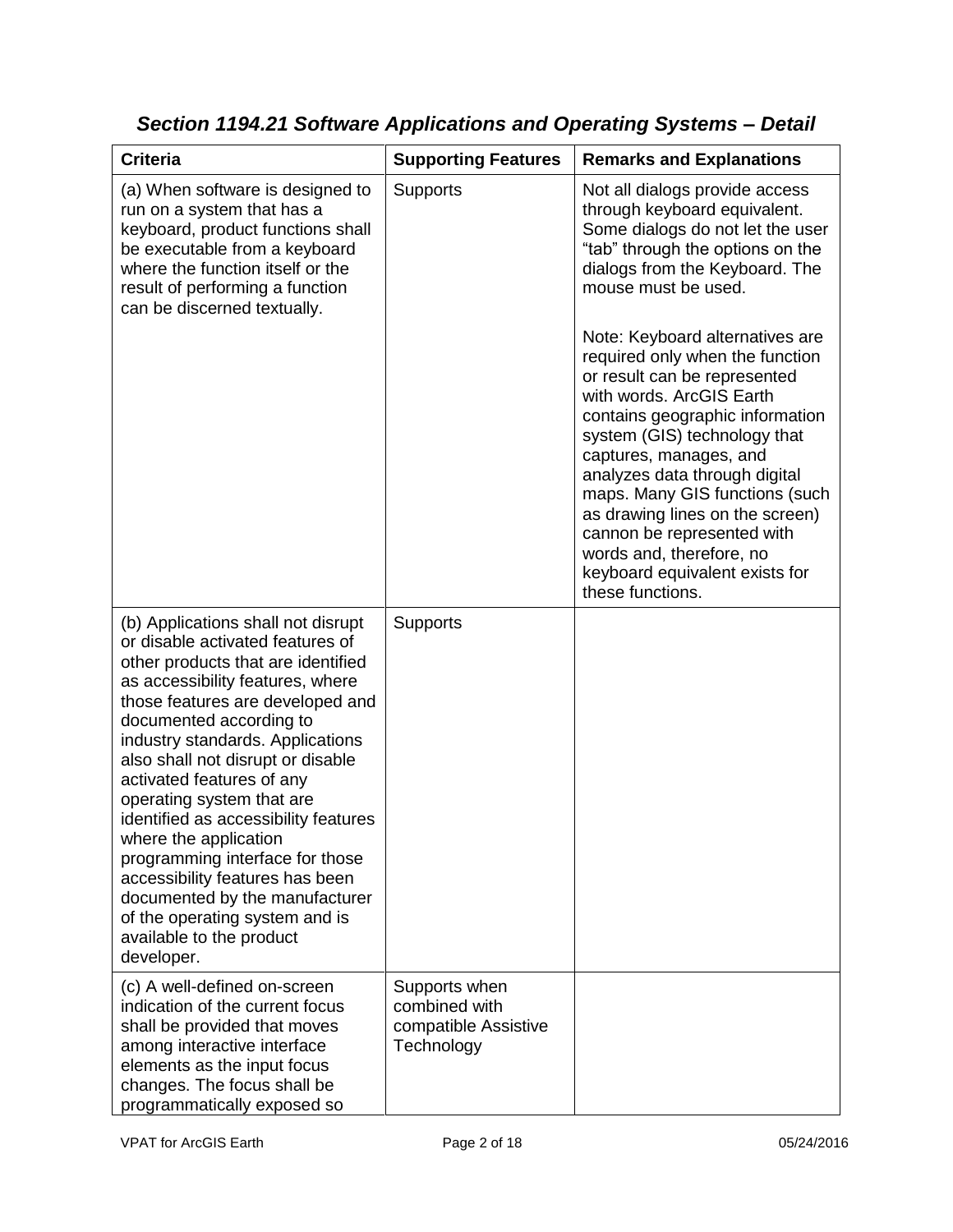| that Assistive Technology can<br>track focus and focus changes.                                                                                                                                                                                                                                            |                             |                                                                                                                                                                                                                                          |
|------------------------------------------------------------------------------------------------------------------------------------------------------------------------------------------------------------------------------------------------------------------------------------------------------------|-----------------------------|------------------------------------------------------------------------------------------------------------------------------------------------------------------------------------------------------------------------------------------|
| (d) Sufficient information about a<br>user interface element including<br>the identity, operation and state<br>of the element shall be available<br>to Assistive Technology. When<br>an image represents a program<br>element, the information<br>conveyed by the image must also<br>be available in text. | Supports with<br>Exceptions | Because of the dynamic and<br>customizable nature of items in<br>ArcGIS Earth it may not provide<br>sufficient information about the<br>user interface elements to be<br>reliably use with some Assistive<br>Technology (e.g. Narrator). |
| (e) When bitmap images are<br>used to identify controls, status<br>indicators, or other programmatic<br>elements, the meaning assigned<br>to those images shall be<br>consistent throughout an<br>application's performance.                                                                               | <b>Supports</b>             |                                                                                                                                                                                                                                          |
| (f) Textual information shall be<br>provided through operating<br>system functions for displaying<br>text. The minimum information<br>that shall be made available is<br>text content, text input caret<br>location, and text attributes.                                                                  | Supports                    |                                                                                                                                                                                                                                          |
| (g) Applications shall not override<br>user selected contrast and color<br>selections and other individual<br>display attributes.                                                                                                                                                                          | Does not support            | ArcGIS Earth does not yet allow<br>the user to change fonts, colors,<br>or contrast settings.                                                                                                                                            |
| (h) When animation is displayed,<br>the information shall be<br>displayable in at least one non-<br>animated presentation mode at<br>the option of the user.                                                                                                                                               | <b>Supports</b>             |                                                                                                                                                                                                                                          |
| (i) Color coding shall not be used<br>as the only means of conveying<br>information, indicating an action,<br>prompting a response, or<br>distinguishing a visual element.                                                                                                                                 | Supports                    |                                                                                                                                                                                                                                          |
| (i) When a product permits a user<br>to adjust color and contrast<br>settings, a variety of color<br>selections capable of producing a<br>range of contrast levels shall be<br>provided.                                                                                                                   | <b>Supports</b>             |                                                                                                                                                                                                                                          |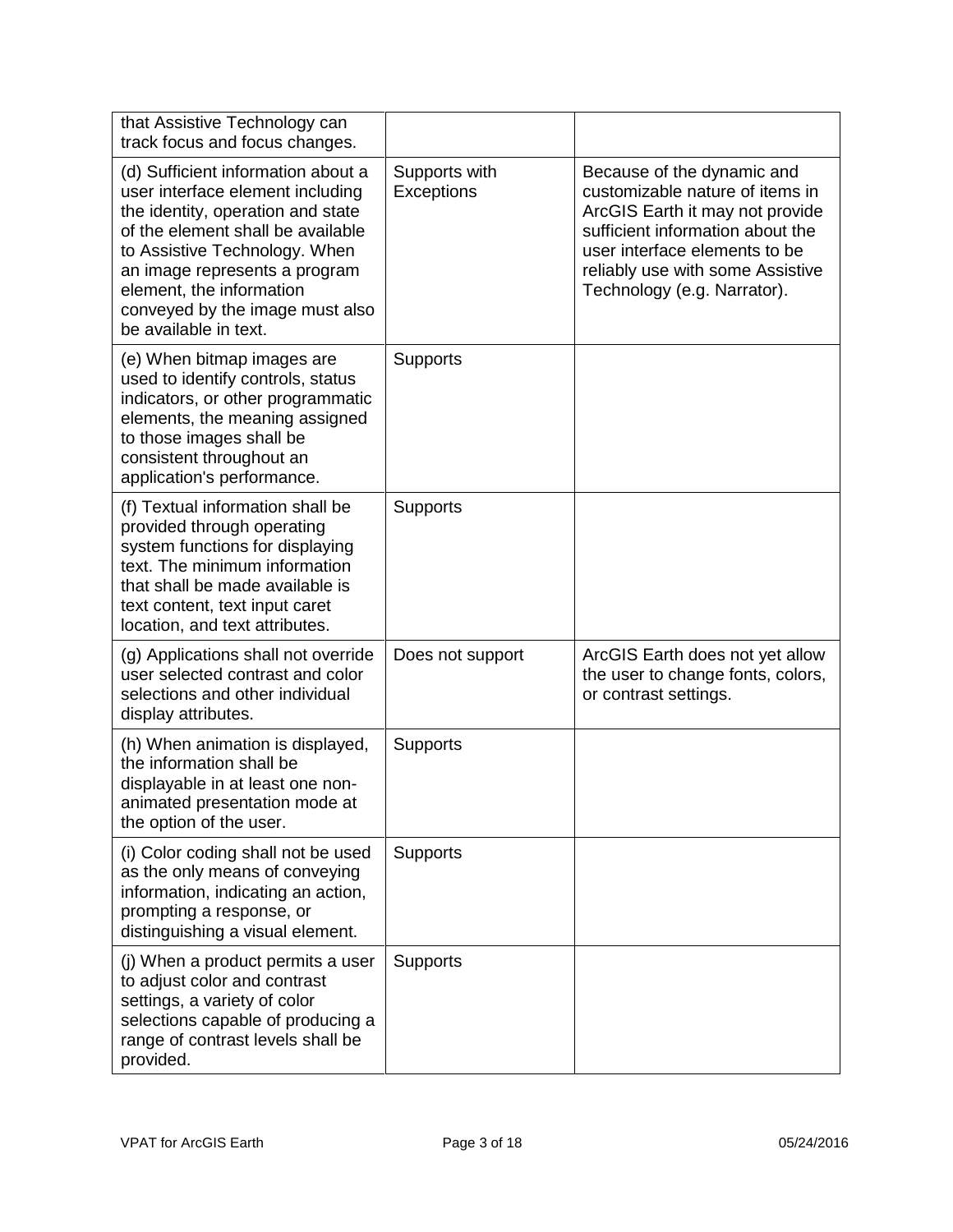| (k) Software shall not use<br>flashing or blinking text, objects,<br>or other elements having a flash<br>or blink frequency greater than 2<br>Hz and lower than 55 Hz.                                                                                              | <b>Supports</b>                                                      |  |
|---------------------------------------------------------------------------------------------------------------------------------------------------------------------------------------------------------------------------------------------------------------------|----------------------------------------------------------------------|--|
| (I) When electronic forms are<br>used, the form shall allow people<br>using Assistive Technology to<br>access the information, field<br>elements, and functionality<br>required for completion and<br>submission of the form, including<br>all directions and cues. | Supports when<br>combined with<br>compatible Assistive<br>Technology |  |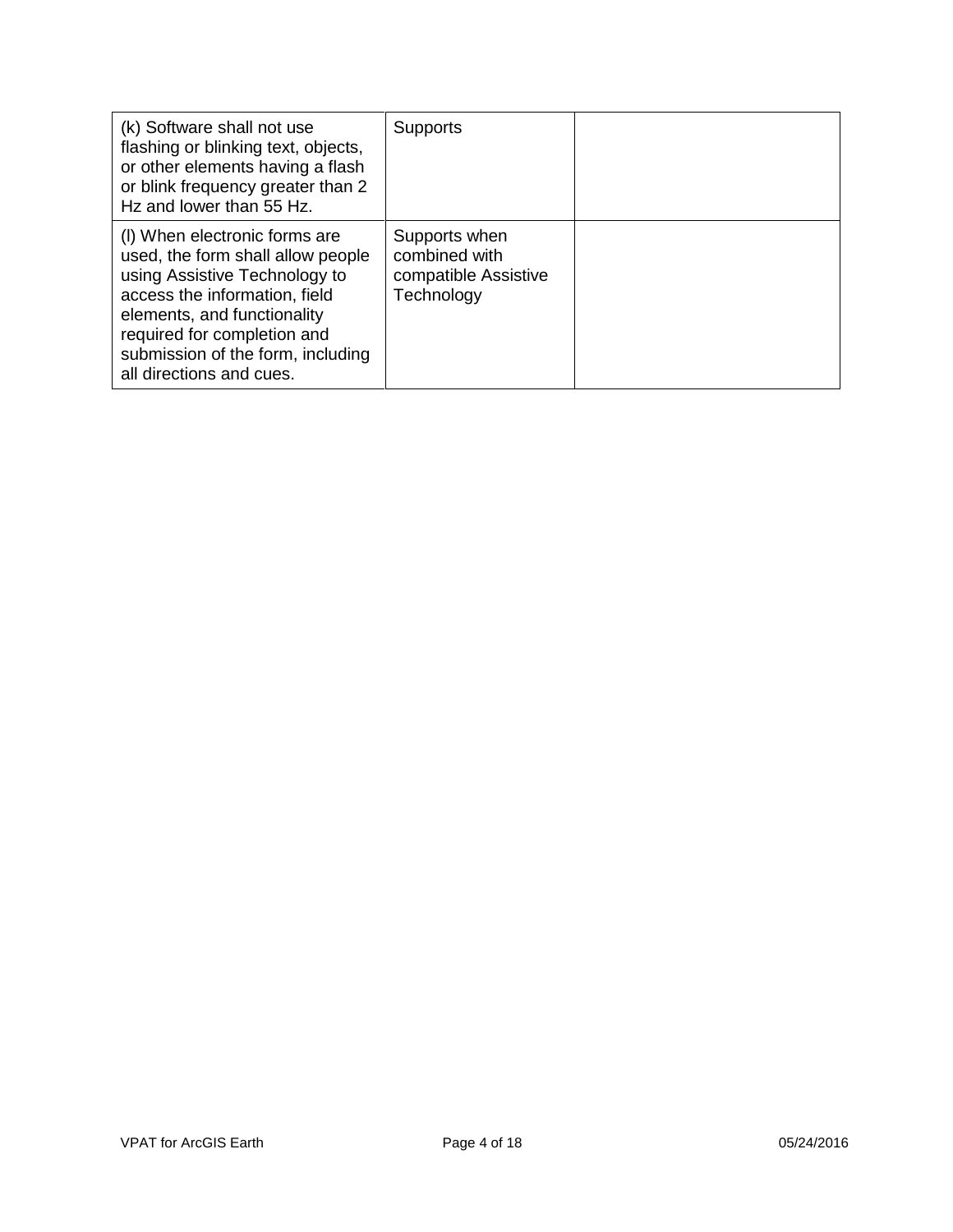| <b>Criteria</b>                                                                                                                                                              | <b>Supporting Features</b> | <b>Remarks and Explanations</b> |
|------------------------------------------------------------------------------------------------------------------------------------------------------------------------------|----------------------------|---------------------------------|
| (a) A text equivalent for every<br>non-text element shall be<br>provided (e.g., via "alt",<br>"longdesc", or in element<br>content).                                         | Not Applicable             |                                 |
| (b) Equivalent alternatives for any<br>multimedia presentation shall be<br>synchronized with the<br>presentation.                                                            | Not Applicable             |                                 |
| (c) Web pages shall be designed<br>so that all information conveyed<br>with color is also available<br>without color, for example from<br>context or markup.                 | Not Applicable             |                                 |
| (d) Documents shall be<br>organized so they are readable<br>without requiring an associated<br>style sheet.                                                                  | Not Applicable             |                                 |
| (e) Redundant text links shall be<br>provided for each active region of<br>a server-side image map.                                                                          | Not Applicable             |                                 |
| (f) Client-side image maps shall<br>be provided instead of server-<br>side image maps except where<br>the regions cannot be defined<br>with an available geometric<br>shape. | Not Applicable             |                                 |
| (g) Row and column headers<br>shall be identified for data tables.                                                                                                           | Not Applicable             |                                 |
| (h) Markup shall be used to<br>associate data cells and header<br>cells for data tables that have two<br>or more logical levels of row or<br>column headers.                 | Not Applicable             |                                 |
| (i) Frames shall be titled with text<br>that facilitates frame identification<br>and navigation.                                                                             | Not Applicable             |                                 |
| (j) Pages shall be designed to<br>avoid causing the screen to<br>flicker with a frequency greater<br>than 2 Hz and lower than 55 Hz.                                         | Not Applicable             |                                 |

*Section 1194.22 Web-based Internet Information and Applications – Detail*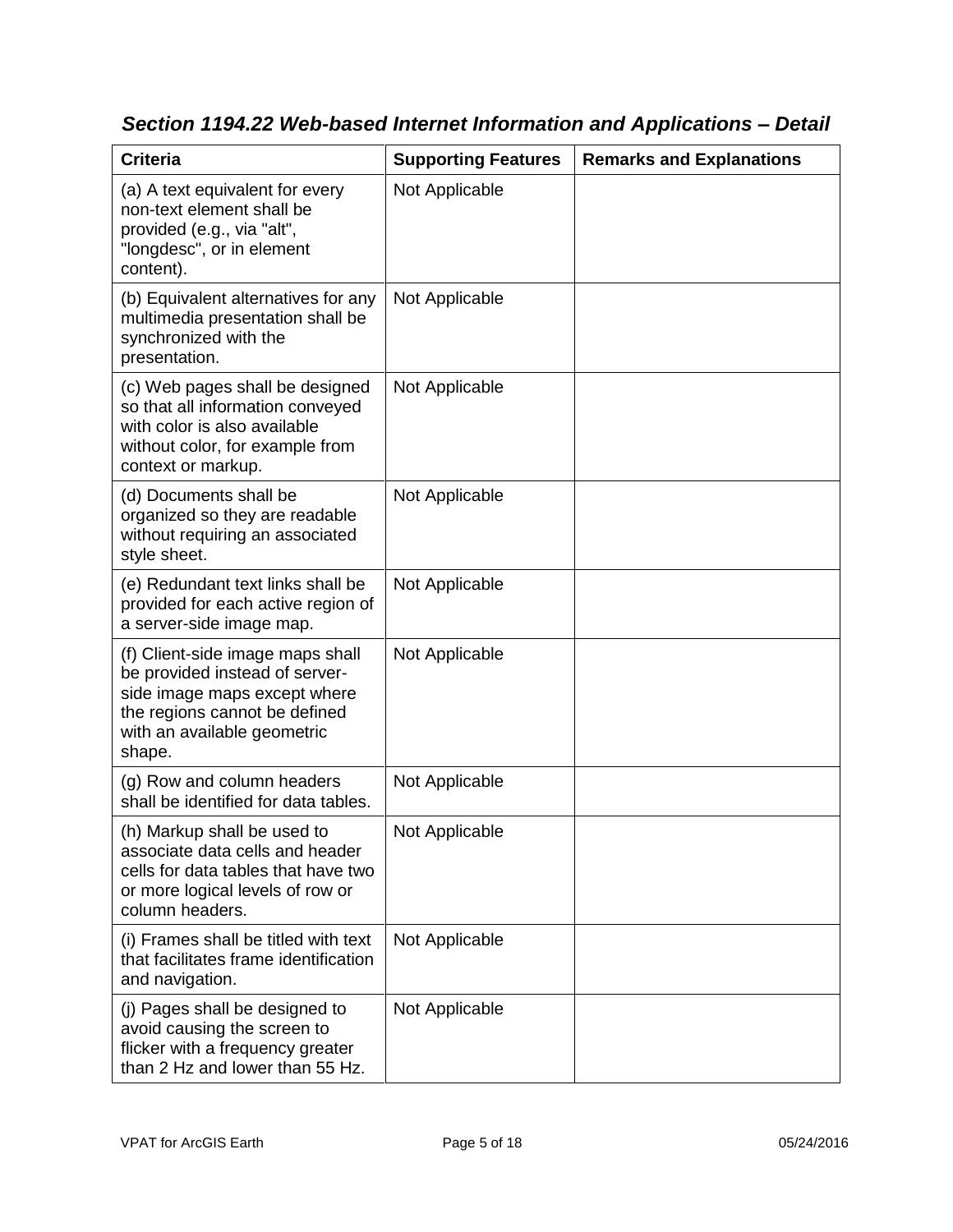| (k) A text-only page, with<br>equivalent information or<br>functionality, shall be provided to<br>make a web site comply with the<br>provisions of this part, when<br>compliance cannot be<br>accomplished in any other way.<br>The content of the text-only page<br>shall be updated whenever the<br>primary page changes. | Not Applicable |  |
|-----------------------------------------------------------------------------------------------------------------------------------------------------------------------------------------------------------------------------------------------------------------------------------------------------------------------------|----------------|--|
| (I) When pages utilize scripting<br>languages to display content, or<br>to create interface elements, the<br>information provided by the script<br>shall be identified with functional<br>text that can be read by Assistive<br>Technology.                                                                                 | Not Applicable |  |
| (m) When a web page requires<br>that an applet, plug-in or other<br>application be present on the<br>client system to interpret page<br>content, the page must provide a<br>link to a plug-in or applet that<br>complies with $§1194.21(a)$<br>through (I).                                                                 | Not Applicable |  |
| (n) When electronic forms are<br>designed to be completed on-<br>line, the form shall allow people<br>using Assistive Technology to<br>access the information, field<br>elements, and functionality<br>required for completion and<br>submission of the form, including<br>all directions and cues.                         | Not Applicable |  |
| (o) A method shall be provided<br>that permits users to skip<br>repetitive navigation links.                                                                                                                                                                                                                                | Not Applicable |  |
| (p) When a timed response is<br>required, the user shall be alerted<br>and given sufficient time to<br>indicate more time is required.                                                                                                                                                                                      | Not Applicable |  |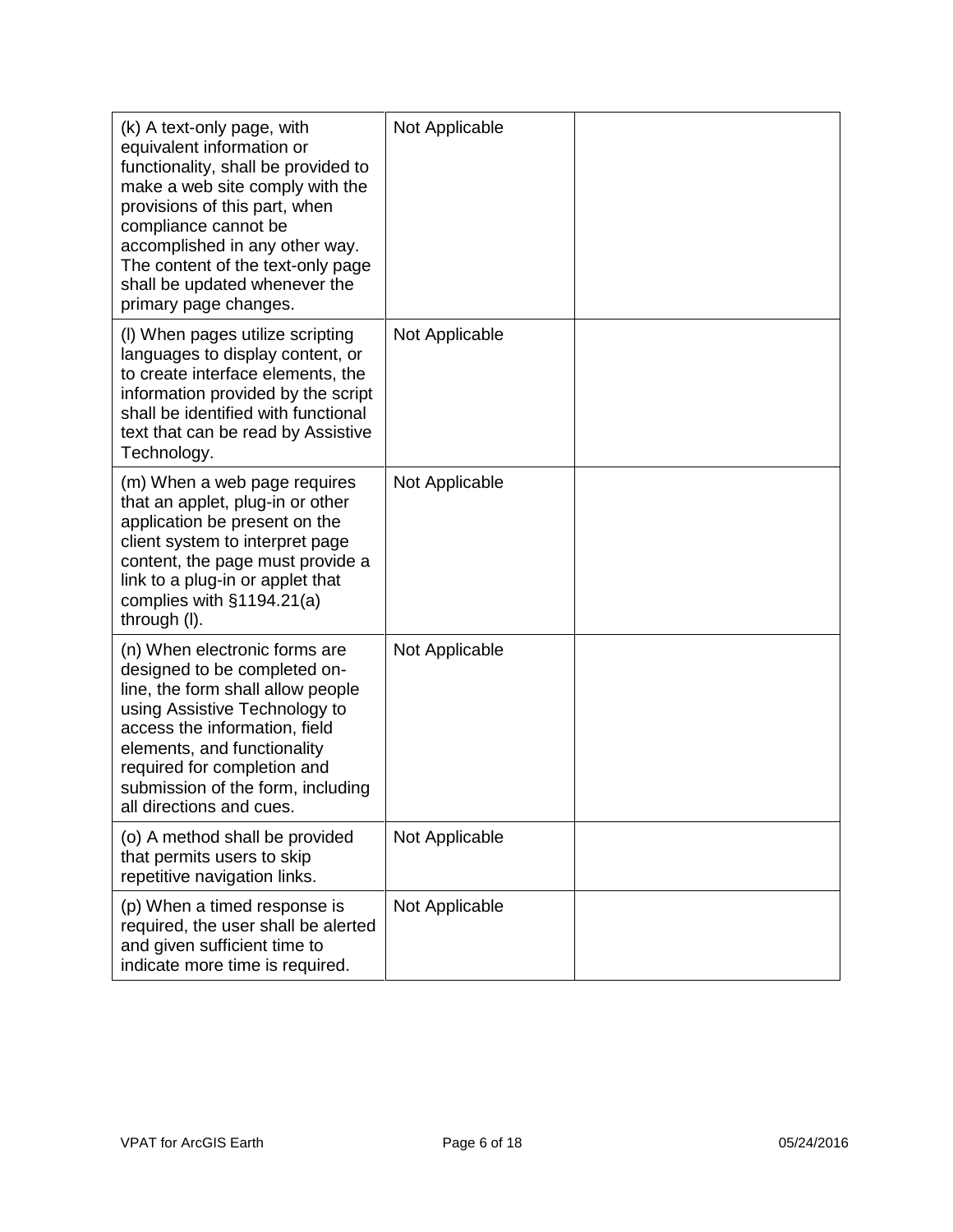| <b>Criteria</b>                                                                                                                                                                                                                                                                                                                                                       | <b>Supporting Features</b> | <b>Remarks and Explanations</b> |
|-----------------------------------------------------------------------------------------------------------------------------------------------------------------------------------------------------------------------------------------------------------------------------------------------------------------------------------------------------------------------|----------------------------|---------------------------------|
| (a) Telecommunications products<br>or systems which provide a<br>function allowing voice<br>communication and which do not<br>themselves provide a TTY<br>functionality shall provide a<br>standard non-acoustic<br>connection point for TTYs.<br>Microphones shall be capable of<br>being turned on and off to allow<br>the user to intermix speech with<br>TTY use. | Not Applicable             |                                 |
| (b) Telecommunications products<br>which include voice<br>communication functionality shall<br>support all commonly used cross-<br>manufacturer non-proprietary<br>standard TTY signal protocols.                                                                                                                                                                     | Not Applicable             |                                 |
| (c) Voice mail, auto-attendant,<br>and interactive voice response<br>telecommunications systems<br>shall be usable by TTY users<br>with their TTYs.                                                                                                                                                                                                                   | Not Applicable             |                                 |
| (d) Voice mail, messaging, auto-<br>attendant, and interactive voice<br>response telecommunications<br>systems that require a response<br>from a user within a time interval,<br>shall give an alert when the time<br>interval is about to run out, and<br>shall provide sufficient time for<br>the user to indicate more time is<br>required.                        | Not Applicable             |                                 |
| (e) Where provided, caller<br>identification and similar<br>telecommunications functions<br>shall also be available for users<br>of TTYs, and for users who<br>cannot see displays.                                                                                                                                                                                   | Not Applicable             |                                 |
| (f) For transmitted voice signals,<br>telecommunications products<br>shall provide a gain adjustable up<br>to a minimum of 20 dB. For<br>incremental volume control, at                                                                                                                                                                                               | Not Applicable             |                                 |

### *Section 1194.23 Telecommunications Products – Detail*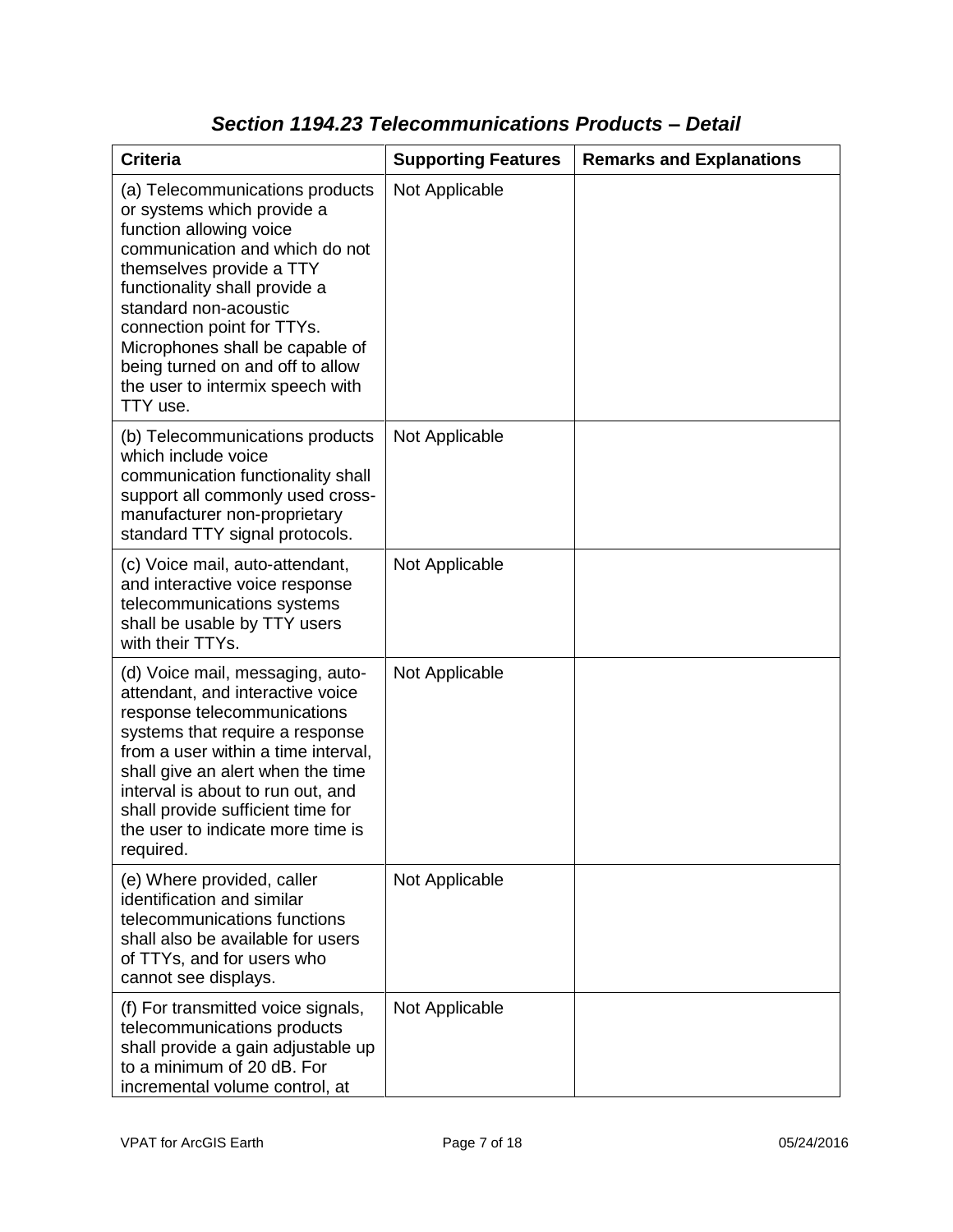| least one intermediate step of 12<br>dB of gain shall be provided.                                                                                                                                                                                                                                                                                                                                                                                                                                                   |                |  |
|----------------------------------------------------------------------------------------------------------------------------------------------------------------------------------------------------------------------------------------------------------------------------------------------------------------------------------------------------------------------------------------------------------------------------------------------------------------------------------------------------------------------|----------------|--|
| (g) If the telecommunications<br>product allows a user to adjust<br>the receive volume, a function<br>shall be provided to automatically<br>reset the volume to the default<br>level after every use.                                                                                                                                                                                                                                                                                                                | Not Applicable |  |
| (h) Where a telecommunications<br>product delivers output by an<br>audio transducer which is<br>normally held up to the ear, a<br>means for effective magnetic<br>wireless coupling to hearing<br>technologies shall be provided.                                                                                                                                                                                                                                                                                    | Not Applicable |  |
| (i) Interference to hearing<br>technologies (including hearing<br>aids, cochlear implants, and<br>assistive listening devices) shall<br>be reduced to the lowest possible<br>level that allows a user of hearing<br>technologies to utilize the<br>telecommunications product.                                                                                                                                                                                                                                       | Not Applicable |  |
| (i) Products that transmit or<br>conduct information or<br>communication, shall pass<br>through cross-manufacturer, non-<br>proprietary, industry-standard<br>codes, translation protocols,<br>formats or other information<br>necessary to provide the<br>information or communication in<br>a usable format. Technologies<br>which use encoding, signal<br>compression, format<br>transformation, or similar<br>techniques shall not remove<br>information needed for access or<br>shall restore it upon delivery. | Not Applicable |  |
| (k)(1) Products which have<br>mechanically operated controls<br>or keys shall comply with the<br>following: Controls and Keys<br>shall be tactilely discernible<br>without activating the controls or<br>keys.                                                                                                                                                                                                                                                                                                       | Not Applicable |  |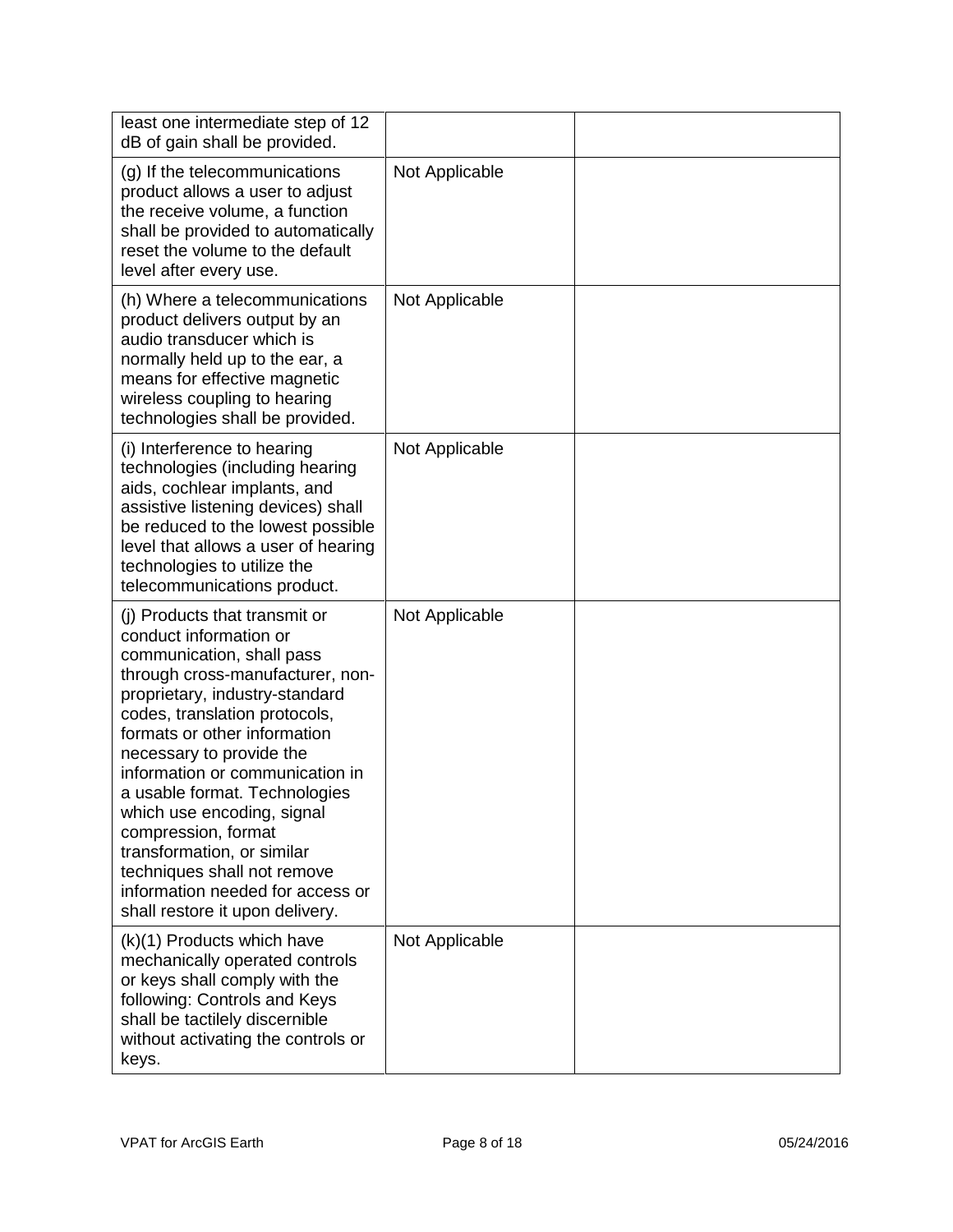| (k)(2) Products which have<br>mechanically operated controls<br>or keys shall comply with the<br>following: Controls and Keys<br>shall be operable with one hand<br>and shall not require tight<br>grasping, pinching, twisting of the<br>wrist. The force required to<br>activate controls and keys shall<br>be 5 lbs. (22.2N) maximum. |                |  |
|------------------------------------------------------------------------------------------------------------------------------------------------------------------------------------------------------------------------------------------------------------------------------------------------------------------------------------------|----------------|--|
| (k)(3) Products which have<br>mechanically operated controls<br>or keys shall comply with the<br>following: If key repeat is<br>supported, the delay before<br>repeat shall be adjustable to at<br>least 2 seconds. Key repeat rate<br>shall be adjustable to 2 seconds<br>per character.                                                | Not Applicable |  |
| $(k)(4)$ Products which have<br>mechanically operated controls<br>or keys shall comply with the<br>following: The status of all locking<br>or toggle controls or keys shall be<br>visually discernible, and<br>discernible either through touch<br>or sound.                                                                             | Not Applicable |  |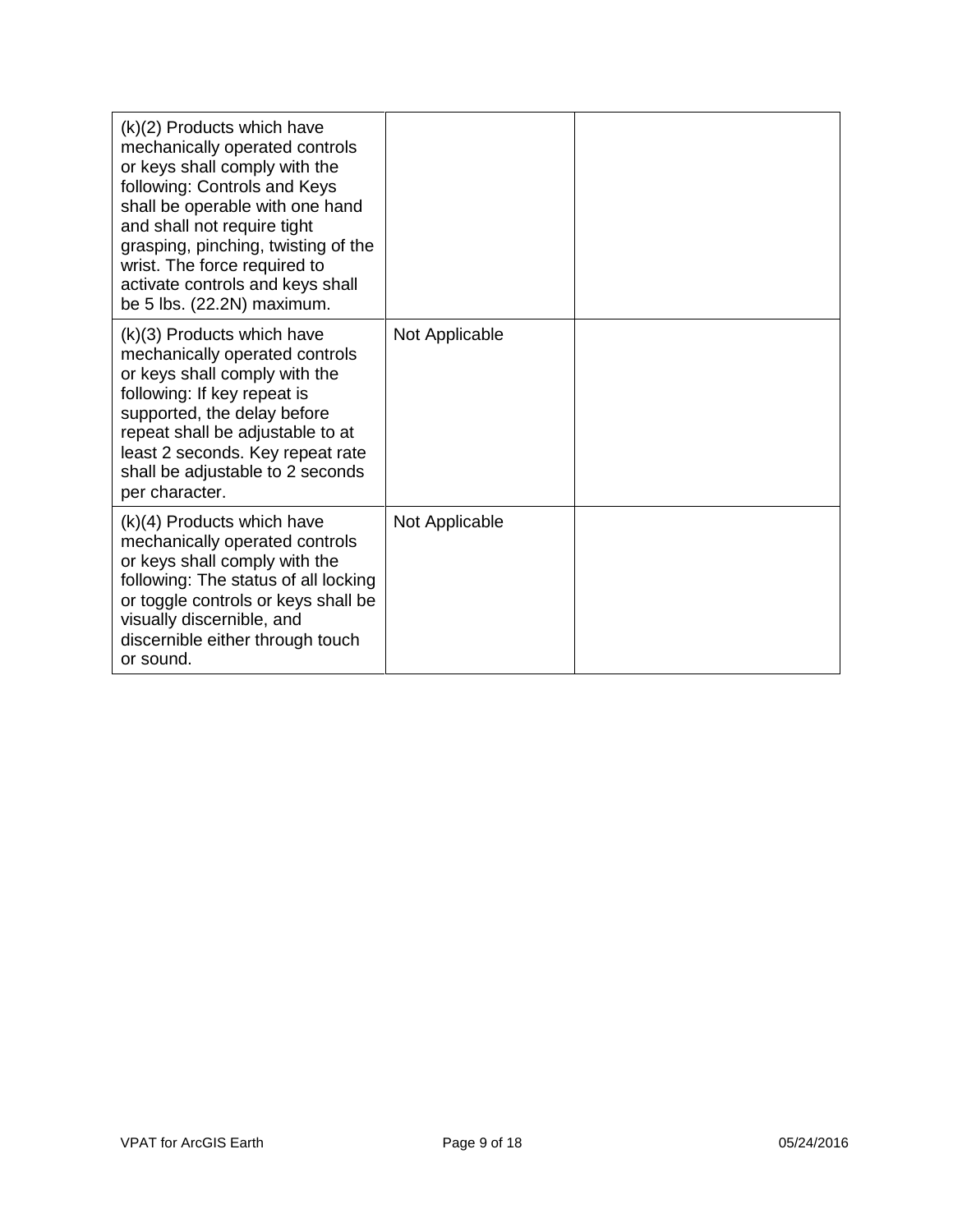| <b>Criteria</b>                                                                                                                                                                                                                                                                                                                                                                                                                                                                                                                                                                                                                                                                                                                                                                                                                                                                                                                                                           | <b>Supporting Features</b> | <b>Remarks and Explanations</b> |
|---------------------------------------------------------------------------------------------------------------------------------------------------------------------------------------------------------------------------------------------------------------------------------------------------------------------------------------------------------------------------------------------------------------------------------------------------------------------------------------------------------------------------------------------------------------------------------------------------------------------------------------------------------------------------------------------------------------------------------------------------------------------------------------------------------------------------------------------------------------------------------------------------------------------------------------------------------------------------|----------------------------|---------------------------------|
| a) All analog television displays<br>13 inches and larger, and<br>computer equipment that<br>includes analog television<br>receiver or display circuitry, shall<br>be equipped with caption<br>decoder circuitry which<br>appropriately receives, decodes,<br>and displays closed captions<br>from broadcast, cable, videotape,<br>and DVD signals. As soon as<br>practicable, but not later than<br>July 1, 2002, widescreen digital<br>television (DTV) displays<br>measuring at least 7.8 inches<br>vertically, DTV sets with<br>conventional displays measuring<br>at least 13 inches vertically, and<br>stand-alone DTV tuners, whether<br>or not they are marketed with<br>display screens, and computer<br>equipment that includes DTV<br>receiver or display circuitry, shall<br>be equipped with caption<br>decoder circuitry which<br>appropriately receives, decodes,<br>and displays closed captions<br>from broadcast, cable, videotape,<br>and DVD signals. | Not Applicable             |                                 |
| (b) Television tuners, including<br>tuner cards for use in computers,<br>shall be equipped with secondary<br>audio program playback circuitry.                                                                                                                                                                                                                                                                                                                                                                                                                                                                                                                                                                                                                                                                                                                                                                                                                            | Not Applicable             |                                 |
| (c) All training and informational<br>video and multimedia productions<br>which support the agency's<br>mission, regardless of format,<br>that contain speech or other<br>audio information necessary for<br>the comprehension of the<br>content, shall be open or closed<br>captioned.                                                                                                                                                                                                                                                                                                                                                                                                                                                                                                                                                                                                                                                                                   | Not Applicable             |                                 |
| (d) All training and informational<br>video and multimedia productions<br>which support the agency's<br>mission, regardless of format,                                                                                                                                                                                                                                                                                                                                                                                                                                                                                                                                                                                                                                                                                                                                                                                                                                    | Not Applicable             |                                 |

#### *Section 1194.24 Video and Multi-media Products – Detail*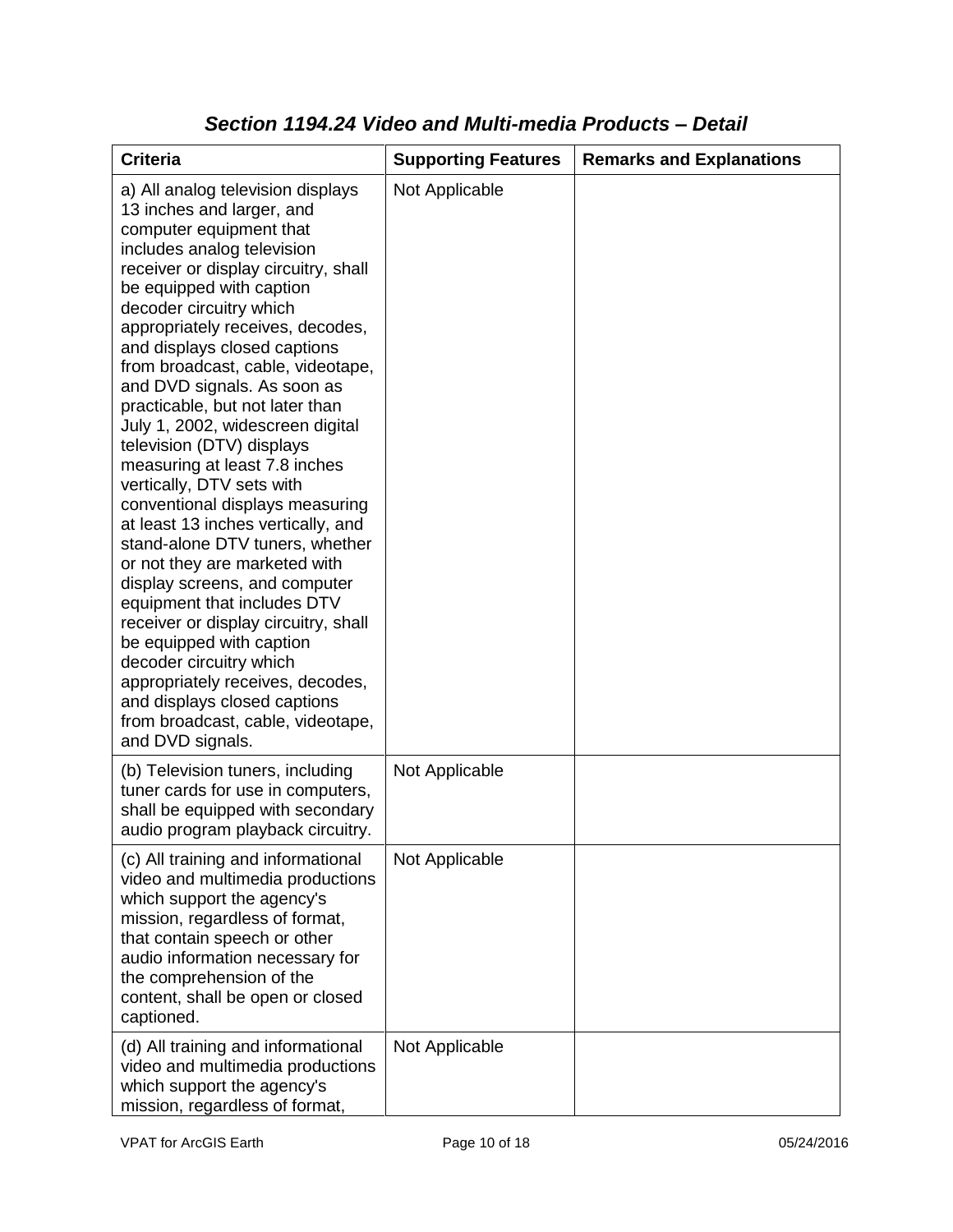| that contain visual information<br>necessary for the comprehension<br>of the content, shall be audio<br>described.                    |                |  |
|---------------------------------------------------------------------------------------------------------------------------------------|----------------|--|
| (e) Display or presentation of<br>alternate text presentation or<br>audio descriptions shall be user-<br>selectable unless permanent. | Not Applicable |  |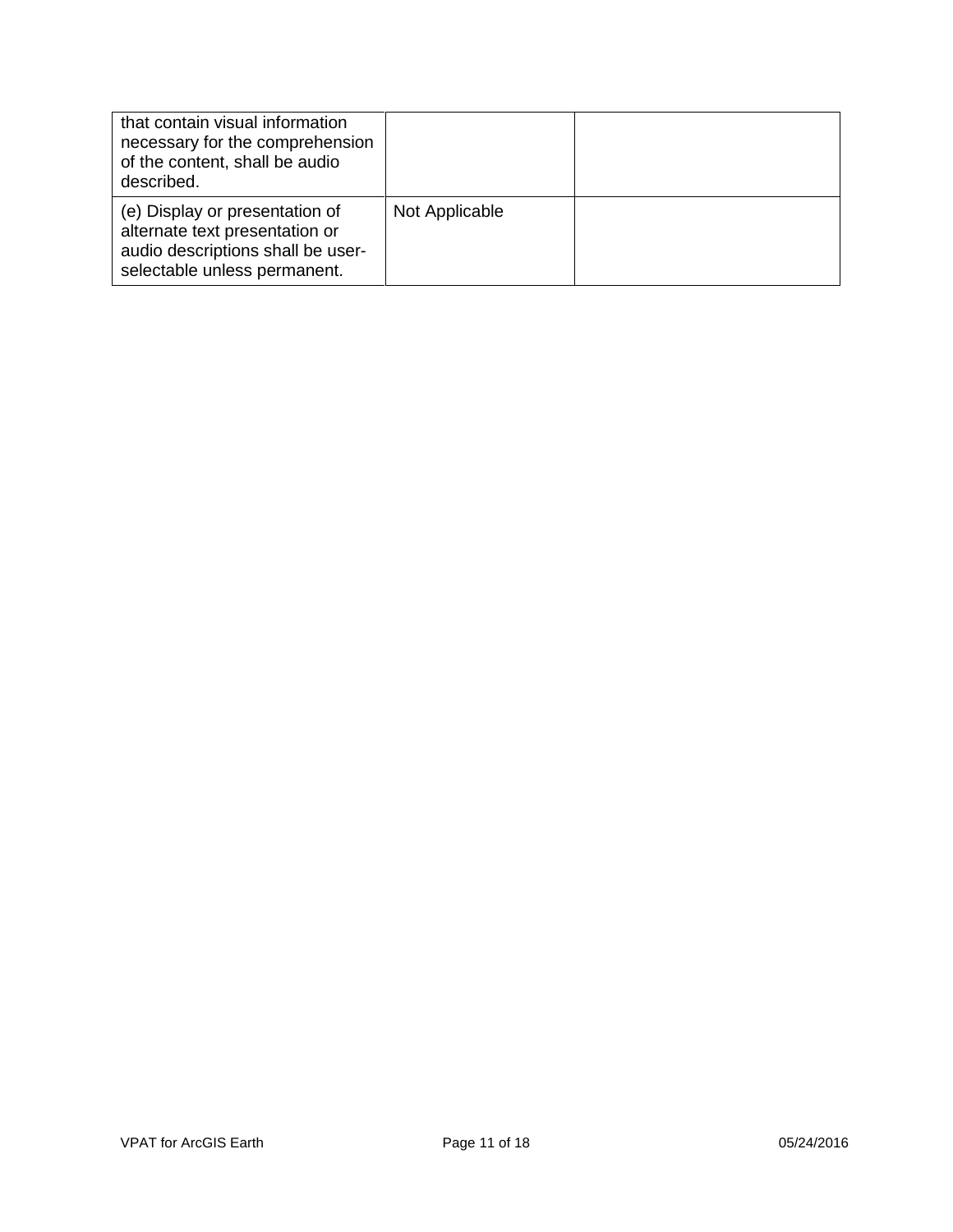# *Section 1194.25 Self-Contained, Closed Products – Detail*

| <b>Criteria</b>                                                                                                                                                                                                                                                                                                                                                                   | <b>Supporting Features</b> | <b>Remarks and Explanations</b> |
|-----------------------------------------------------------------------------------------------------------------------------------------------------------------------------------------------------------------------------------------------------------------------------------------------------------------------------------------------------------------------------------|----------------------------|---------------------------------|
| (a) Self contained products shall<br>be usable by people with<br>disabilities without requiring an<br>end-user to attach Assistive<br>Technology to the product.<br>Personal headsets for private<br>listening are not Assistive<br>Technology.                                                                                                                                   | Not Applicable             |                                 |
| (b) When a timed response is<br>required, the user shall be alerted<br>and given sufficient time to<br>indicate more time is required.                                                                                                                                                                                                                                            | Not Applicable             |                                 |
| (c) Where a product utilizes<br>touchscreens or contact-sensitive<br>controls, an input method shall<br>be provided that complies with<br>§1194.23 (k) (1) through (4).                                                                                                                                                                                                           | Not Applicable             |                                 |
| (d) When biometric forms of user<br>identification or control are used,<br>an alternative form of<br>identification or activation, which<br>does not require the user to<br>possess particular biological<br>characteristics, shall also be<br>provided.                                                                                                                          | Not Applicable             |                                 |
| (e) When products provide<br>auditory output, the audio signal<br>shall be provided at a standard<br>signal level through an industry<br>standard connector that will allow<br>for private listening. The product<br>must provide the ability to<br>interrupt, pause, and restart the<br>audio at any time.                                                                       | Not Applicable             |                                 |
| (f) When products deliver voice<br>output in a public area,<br>incremental volume control shall<br>be provided with output<br>amplification up to a level of at<br>least 65 dB. Where the ambient<br>noise level of the environment is<br>above 45 dB, a volume gain of at<br>least 20 dB above the ambient<br>level shall be user selectable. A<br>function shall be provided to | Not Applicable             |                                 |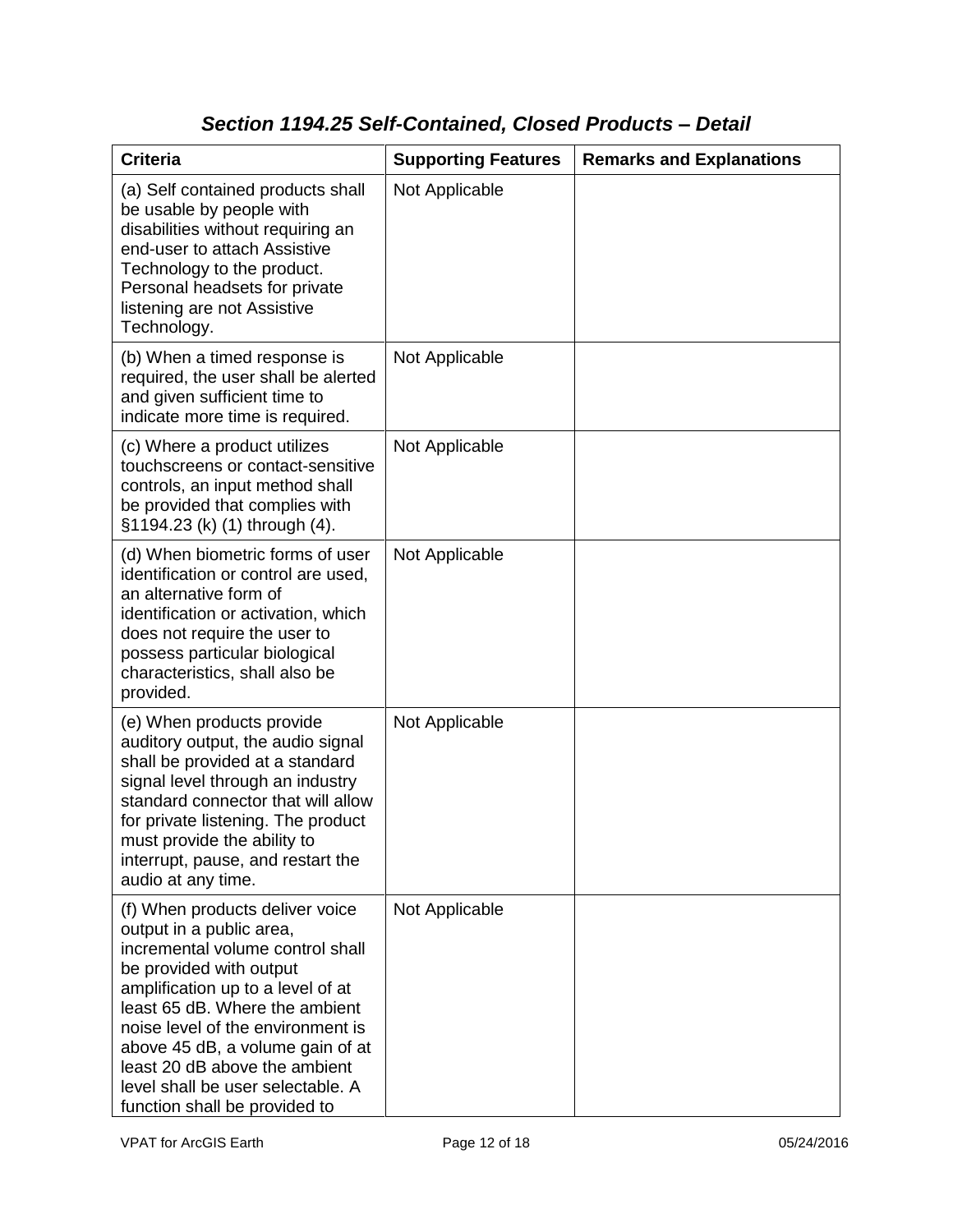| automatically reset the volume to<br>the default level after every use.                                                                                                                                                                                                                                                                                                                                                                                                                                                                                                           |                |  |
|-----------------------------------------------------------------------------------------------------------------------------------------------------------------------------------------------------------------------------------------------------------------------------------------------------------------------------------------------------------------------------------------------------------------------------------------------------------------------------------------------------------------------------------------------------------------------------------|----------------|--|
| (g) Color coding shall not be<br>used as the only means of<br>conveying information, indicating<br>an action, prompting a response,<br>or distinguishing a visual<br>element.                                                                                                                                                                                                                                                                                                                                                                                                     | Not Applicable |  |
| (h) When a product permits a<br>user to adjust color and contrast<br>settings, a range of color<br>selections capable of producing a<br>variety of contrast levels shall be<br>provided.                                                                                                                                                                                                                                                                                                                                                                                          | Not Applicable |  |
| (i) Products shall be designed to<br>avoid causing the screen to<br>flicker with a frequency greater<br>than 2 Hz and lower than 55 Hz.                                                                                                                                                                                                                                                                                                                                                                                                                                           | Not Applicable |  |
| (j) (1) Products which are<br>freestanding, non-portable, and<br>intended to be used in one<br>location and which have operable<br>controls shall comply with the<br>following: The position of any<br>operable control shall be<br>determined with respect to a<br>vertical plane, which is 48 inches<br>in length, centered on the<br>operable control, and at the<br>maximum protrusion of the<br>product within the 48 inch length<br>on products which are<br>freestanding, non-portable, and<br>intended to be used in one<br>location and which have operable<br>controls. | Not Applicable |  |
| $(j)(2)$ Products which are<br>freestanding, non-portable, and<br>intended to be used in one<br>location and which have operable<br>controls shall comply with the<br>following: Where any operable<br>control is 10 inches or less<br>behind the reference plane, the<br>height shall be 54 inches<br>maximum and 15 inches<br>minimum above the floor.                                                                                                                                                                                                                          | Not Applicable |  |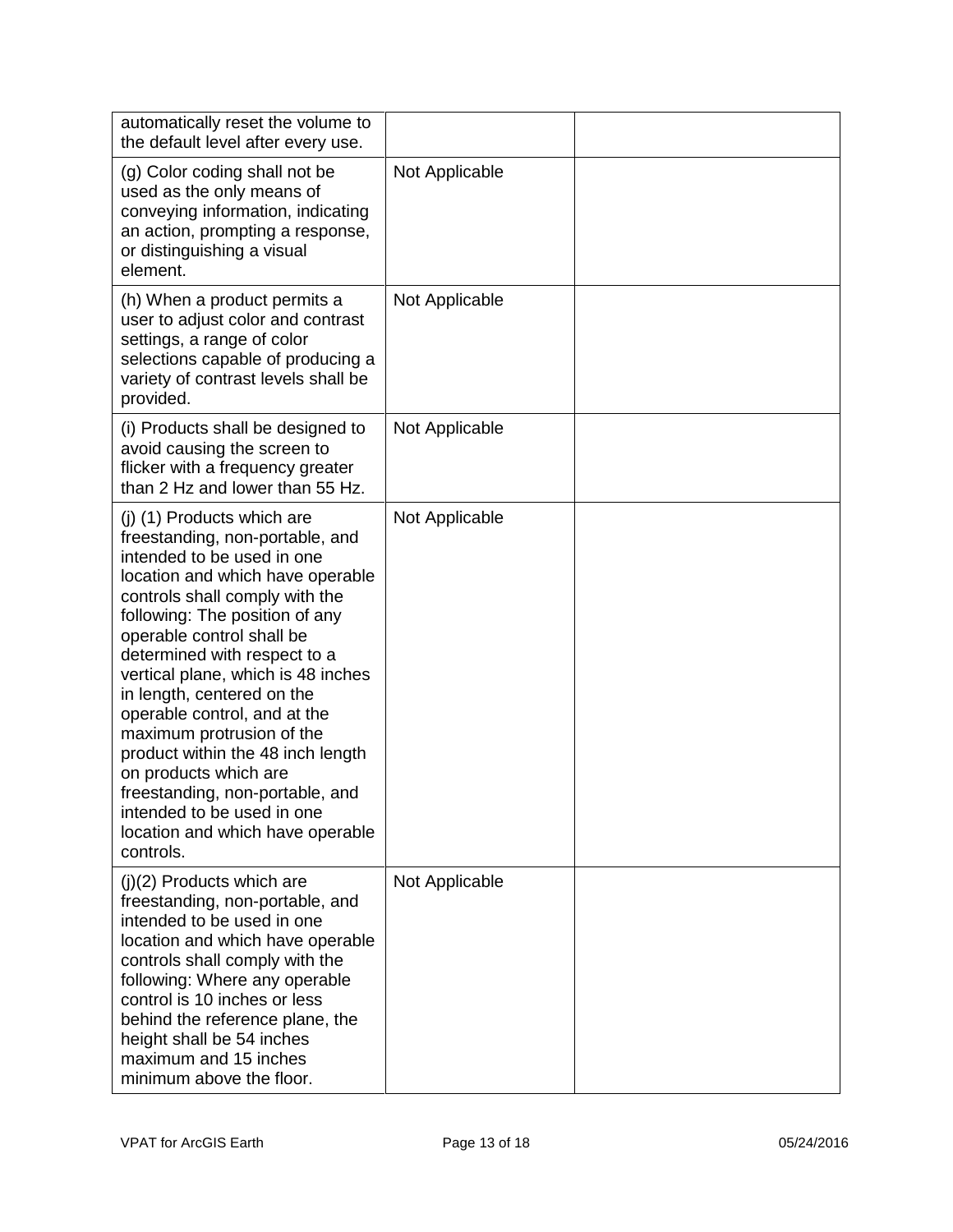| $(i)(3)$ Products which are<br>freestanding, non-portable, and<br>intended to be used in one<br>location and which have operable<br>controls shall comply with the<br>following: Where any operable<br>control is more than 10 inches<br>and not more than 24 inches<br>behind the reference plane, the<br>height shall be 46 inches<br>maximum and 15 inches<br>minimum above the floor. | Not Applicable |  |
|-------------------------------------------------------------------------------------------------------------------------------------------------------------------------------------------------------------------------------------------------------------------------------------------------------------------------------------------------------------------------------------------|----------------|--|
| $(i)(4)$ Products which are<br>freestanding, non-portable, and<br>intended to be used in one<br>location and which have operable<br>controls shall comply with the<br>following: Operable controls shall<br>not be more than 24 inches<br>behind the reference plane.                                                                                                                     | Not Applicable |  |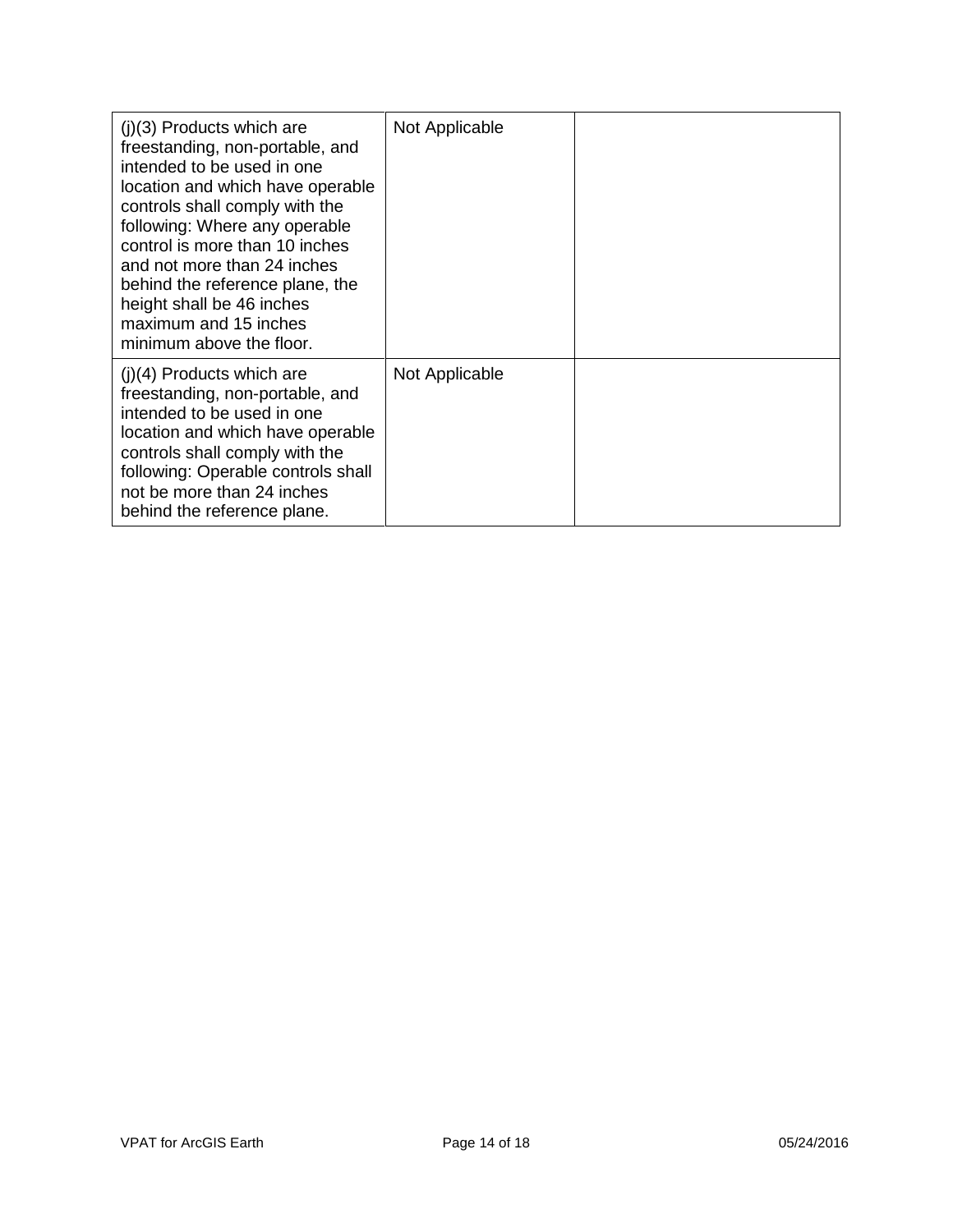| <b>Criteria</b>                                                                                                                                                                                                                                          | <b>Supporting Features</b> | <b>Remarks and Explanations</b> |
|----------------------------------------------------------------------------------------------------------------------------------------------------------------------------------------------------------------------------------------------------------|----------------------------|---------------------------------|
| (a) All mechanically operated<br>controls and keys shall comply<br>with §1194.23 (k) (1) through (4).                                                                                                                                                    | Not Applicable             |                                 |
| (b) If a product utilizes<br>touchscreens or touch-operated<br>controls, an input method shall<br>be provided that complies with<br>§1194.23 (k) (1) through (4).                                                                                        | Not Applicable             |                                 |
| (c) When biometric forms of user<br>identification or control are used,<br>an alternative form of<br>identification or activation, which<br>does not require the user to<br>possess particular biological<br>characteristics, shall also be<br>provided. | Not Applicable             |                                 |
| (d) Where provided, at least one<br>of each type of expansion slots,<br>ports and connectors shall<br>comply with publicly available<br>industry standards.                                                                                              | Not Applicable             |                                 |

# *Section 1194.26 Desktop and Portable Computers – Detail*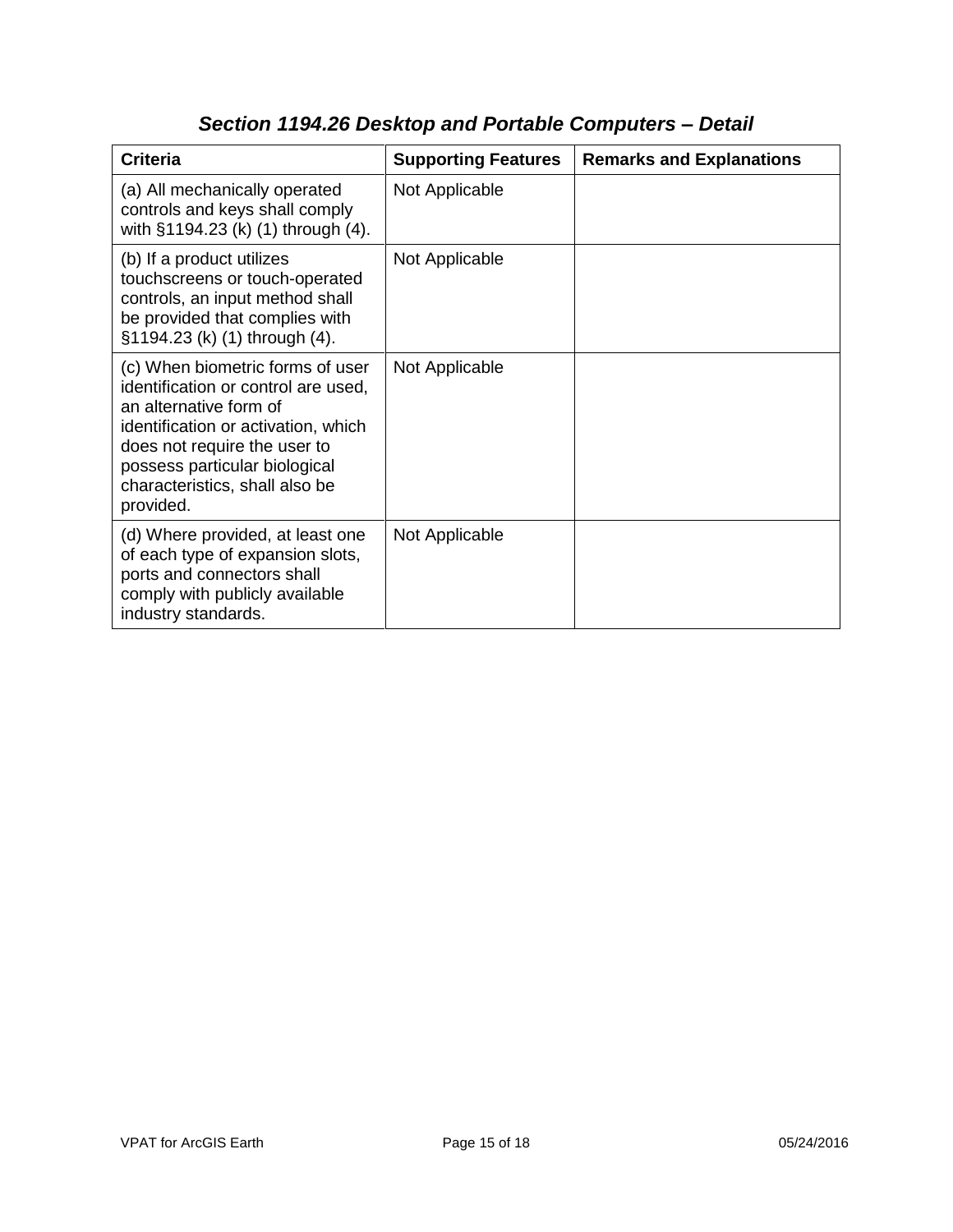| <b>Criteria</b>                                                                                                                                                                                                                                                                                                                        | <b>Supporting Features</b>                                           | <b>Remarks and Explanations</b>                                                                                                                                                                                                                                                                                                                                                                                                                                                                                                                                                          |
|----------------------------------------------------------------------------------------------------------------------------------------------------------------------------------------------------------------------------------------------------------------------------------------------------------------------------------------|----------------------------------------------------------------------|------------------------------------------------------------------------------------------------------------------------------------------------------------------------------------------------------------------------------------------------------------------------------------------------------------------------------------------------------------------------------------------------------------------------------------------------------------------------------------------------------------------------------------------------------------------------------------------|
| (a) At least one mode of<br>operation and information<br>retrieval that does not require<br>user vision shall be provided, or<br>support for Assistive Technology<br>used by people who are blind or<br>visually impaired shall be<br>provided.                                                                                        | Supports when<br>combined with<br>compatible Assistive<br>Technology | ArcGIS Earth can provide<br>popups that can contain HTML<br>information that may be read by<br>Assistive Technology. However,<br>the nature of ArcGIS Earth to<br>allow users to explore<br>information around the entire<br>globe can mean that the user<br>needs to be able to visually<br>identify a feature for which the<br>popup is needed.<br>Note: ArcGIS Earth is<br>geographic information system<br>(GIS) technology that captures,<br>manages, and analyzes data<br>through digital maps. Some<br>aspects of a map or of GIS<br>software are inherently<br>visual/graphical. |
| (b) At least one mode of<br>operation and information<br>retrieval that does not require<br>visual acuity greater than 20/70<br>shall be provided in audio and<br>enlarged print output working<br>together or independently, or<br>support for Assistive Technology<br>used by people who are visually<br>impaired shall be provided. | Supports when<br>combined with<br>compatible Assistive<br>Technology | ArcGIS Earth could be used with<br>3 <sup>rd</sup> party tools to magnify the<br>screen or print output.                                                                                                                                                                                                                                                                                                                                                                                                                                                                                 |
| (c) At least one mode of<br>operation and information<br>retrieval that does not require<br>user hearing shall be provided, or<br>support for Assistive Technology<br>used by people who are deaf or<br>hard of hearing shall be provided.                                                                                             | Supports                                                             | There is no reliance on hearing<br>to operate.                                                                                                                                                                                                                                                                                                                                                                                                                                                                                                                                           |
| (d) Where audio information is<br>important for the use of a<br>product, at least one mode of<br>operation and information<br>retrieval shall be provided in an<br>enhanced auditory fashion, or<br>support for assistive hearing<br>devices shall be provided.                                                                        | Not Applicable                                                       | There is no reliance on hearing<br>to operate.                                                                                                                                                                                                                                                                                                                                                                                                                                                                                                                                           |

*Section 1194.31 Functional Performance Criteria – Detail*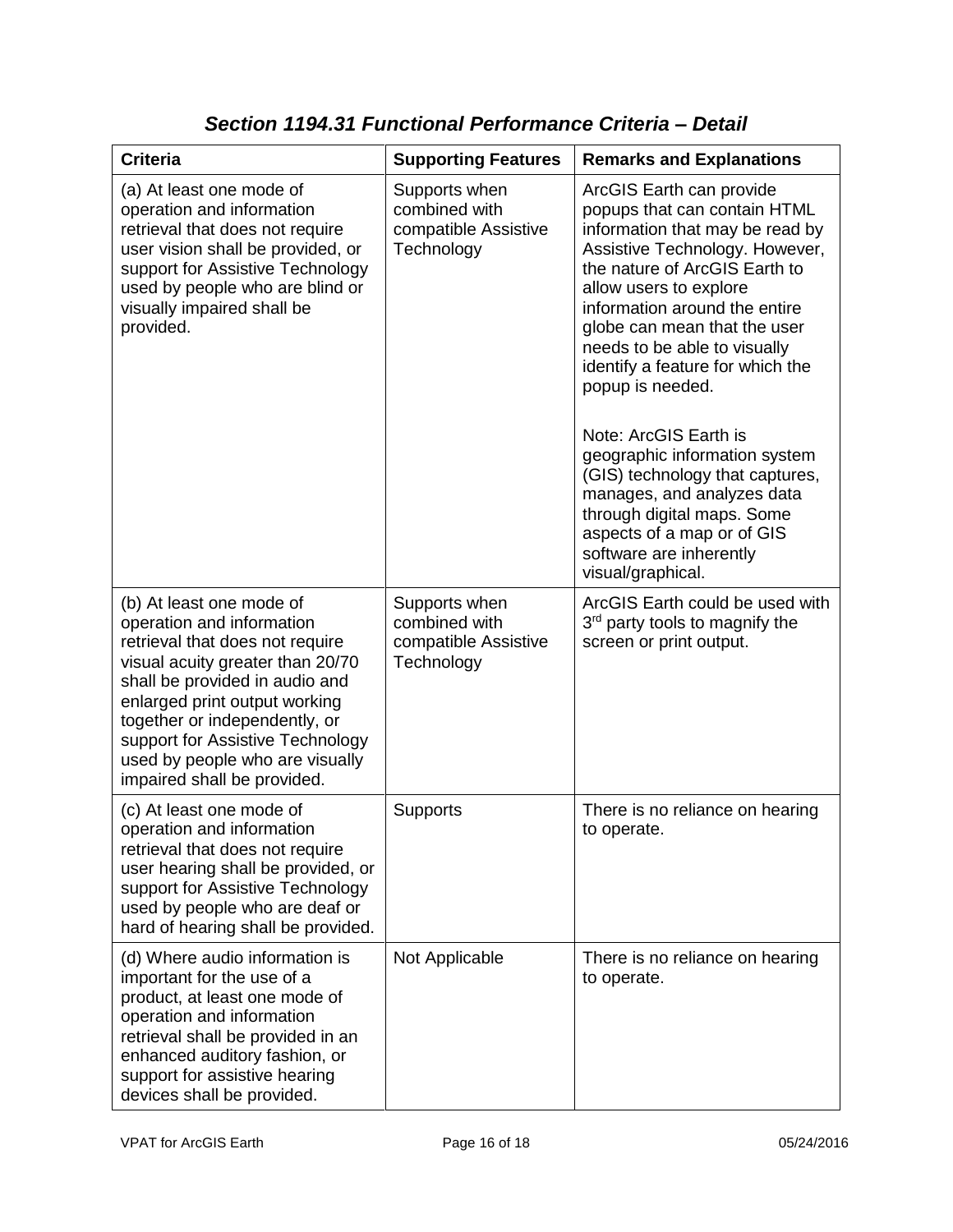| (e) At least one mode of<br>operation and information<br>retrieval that does not require<br>user speech shall be provided, or<br>support for Assistive Technology<br>used by people with disabilities<br>shall be provided. | <b>Supports</b> | There is no reliance on speech<br>to operate.                                                                                                                                                                               |
|-----------------------------------------------------------------------------------------------------------------------------------------------------------------------------------------------------------------------------|-----------------|-----------------------------------------------------------------------------------------------------------------------------------------------------------------------------------------------------------------------------|
| (f) At least one mode of operation<br>and information retrieval that<br>does not require fine motor<br>control or simultaneous actions<br>and that is operable with limited<br>reach and strength shall be<br>provided.     | <b>Supports</b> | Operation and information<br>retrieval is dependent on<br>operating system settings and<br>configurations. The software<br>supports operating systems and<br>configurations designed to assist<br>users with accessibility. |